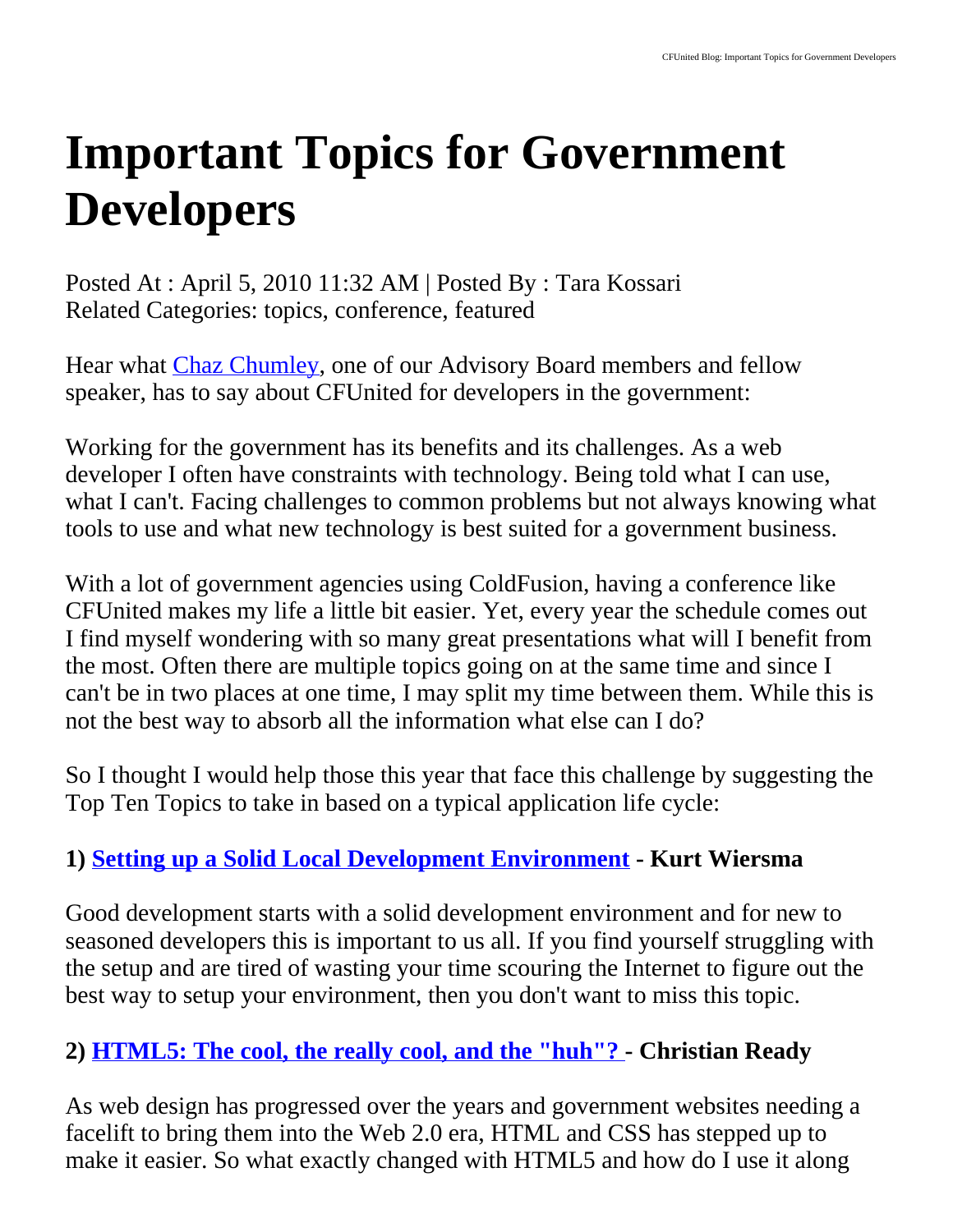with CSS3 to get more bang for my buck in the latest browsers? Well this topic is for you as Christian shows you the ins and outs of the latest flavor of HTML.

### **3) [ColdFusion and jQuery: Two Great Tastes that Go Great Together](http://cfunited.com/2010/topics/378-coldfusion-and-jquery-two-great-tastes-that-go-great-together) - Jeff Coughlin**

Since ColdFusion 8 we have been introduced to Javascript User interface enhancements and with even more tools introduced in ColdFusion 9 you may be scratching your head. Maybe there is more you would like to do with the client interaction than what ColdFusion provides. JQuery is a great javascript library and ColdFusion a great server-side language. If you like to put your chocolate in the peanut butter and see what you come up with then you don't want to miss out on this topic.

## **4) [Hidden Gems in ColdFusion Builder](http://cfunited.com/2010/topics/412-hidden-gems-in-coldfusion-builder) - Charlie Arehart**

With cost and budgets constraints always at the forefront of government, it pays to know which editor you should be using to do your development in. Adobe has released a great editor target specifically for ColdFusion development but extensible to allow you to build upon it without buying additional software. Join Charlie as he shows you how to get the most out of ColdFusion builder.

# **5) [ColdFusion and the Open Source Landscape](http://cfunited.com/2010/topics/409-coldfusion-and-the-open-source-lanscape) - Sean Corfield**

I have started to see a trend of the government moving toward more Open Source with databases, programming and server environments. Why? More Support? Cheaper costs? Where does that put ColdFusion? Join Sean as explains how ColdFusion plays a big part in the Open Source Landscape and how you can benefit both from the community and your next budget meeting.

# **6) [CFWheels - Convention Over Configuration](http://cfunited.com/2010/topics/388-coldfusion-on-wheels--convention-over-configuration) - Mike Henke**

Choosing a framework in general can be a daunting task. How you manage your development team can often dictate which one to use. With so many good frameworks out there, how do I choose? I prefer convention over large XML configuration files and finally we have a framework that fits just that mold. Join Mike as he walks you through ColdFusion on Wheels, based on the popular Open Source Ruby on Rails, this framework has powerful database interaction,